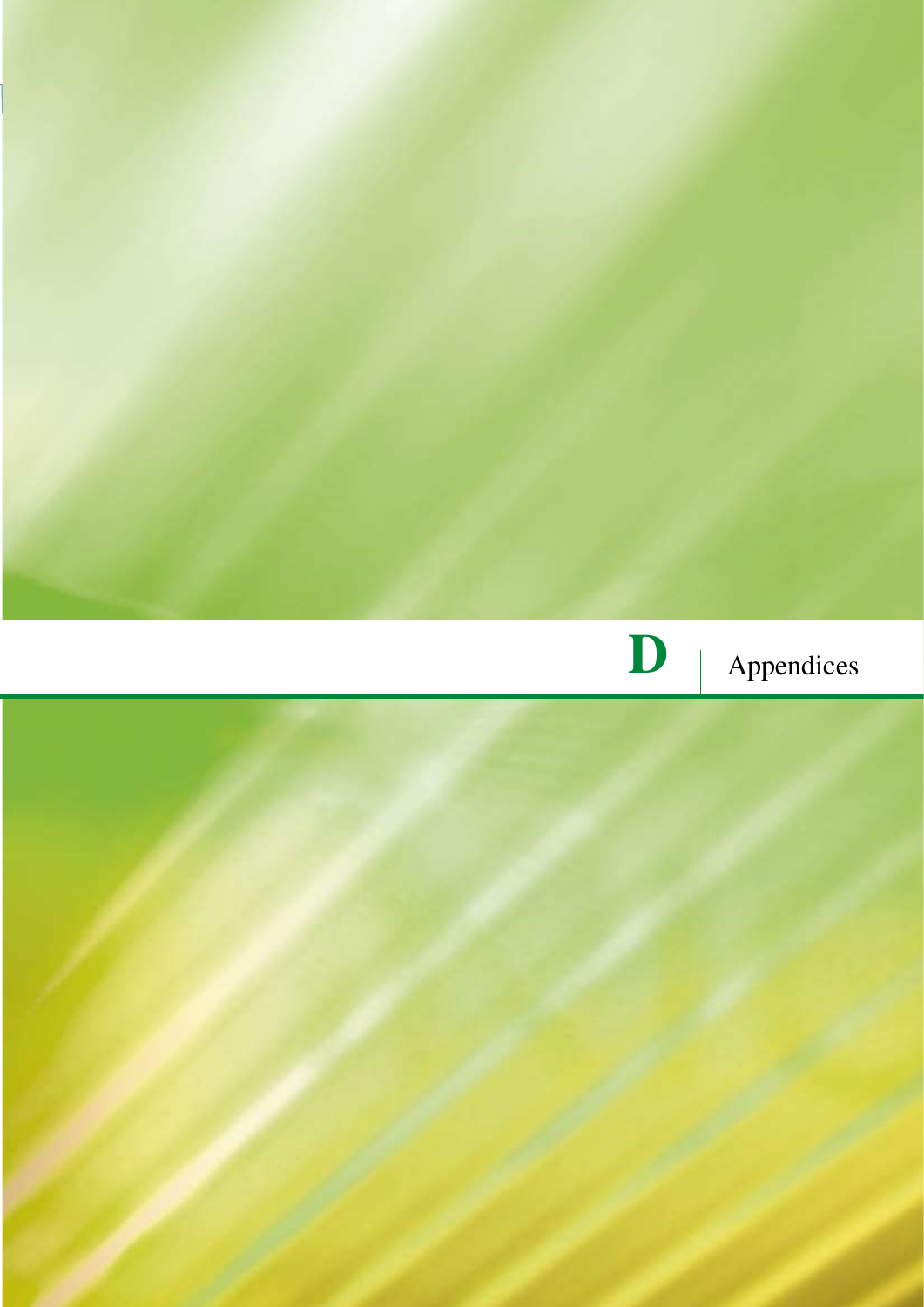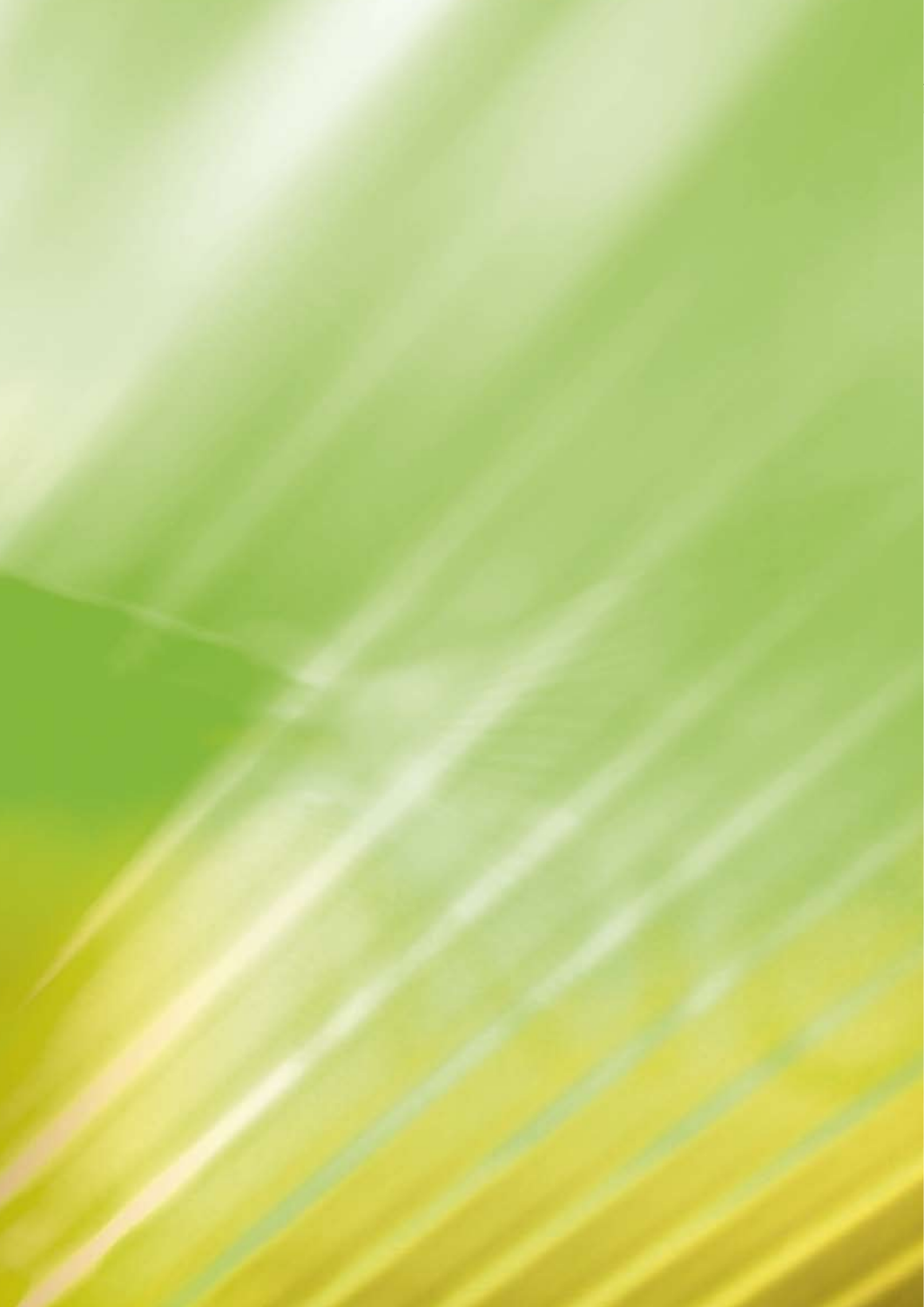# **Appendix 1**

## **Animal Protection Law**

Promulgated on November 4,1998 Hua-Zong-(1)-Yi-Tzi-8700224370 Amended on May 17,2000 Hua-Zong-(1)-Yi-Tzi-8900118404 Amended on January 17,2001 Hua-Zong-(1)-Yi-Tzi-9000007530 Amended on December 21,2001 Hua-Zong-(1)-Yi-Tzi-9000252780 Amended on January 17,2000 Hua-Zong-(1)-Yi-Tzi-09200248361

### **Chapter I: General Provision**

### **Article 1**

To respect the lives of animals and protect them, this law is hereby enacted.

Animal protection shall be implemented in advance with regulations provided in this law. For matters concerning animal protection that are specifically stipulated in other relevant laws, that relevant law shall apply.

### **Article 2**

The competent authorities referred to in this Law include the Council of Agriculture (COA) of the Executive Yuan at the central government level; special municipality governments at the special municipality level; county or city governments at the county or city level.

### **Article 3**

The terms used in this Law are defined as follows:

- 1. "Animal" means a dog, a cat and vertebrate that is fed or kept by people. It includes the economic animal, the laboratory animal, a pet and other kinds of animals.
- 2. "Economic animal" means an animal that is fed or kept for economic purposes, such as its fur, meat, milk or labor.
- 3. "Laboratory animal" means an animal that is fed or kept for the purpose of scientific application.
- 4. "Scientific application" means the application for the purpose of teaching, experiment, the manufacturing of biological products, laboratory merchandise, drug, poison or organ transplant.
- 5. "Pet" means a dog, a cat or other animal that is fed or kept for the purposes of pleasure and companionship. "Feeder" means the owner of the animal or the person who keeps the animal.

### **Chapter II: General Protection of Animals**

### **Article 4**

The competent authority at the central government level shall establish a Committee for Animal Protection to be in charge of formulating animal protection policy and reviewing the implementation of this Law.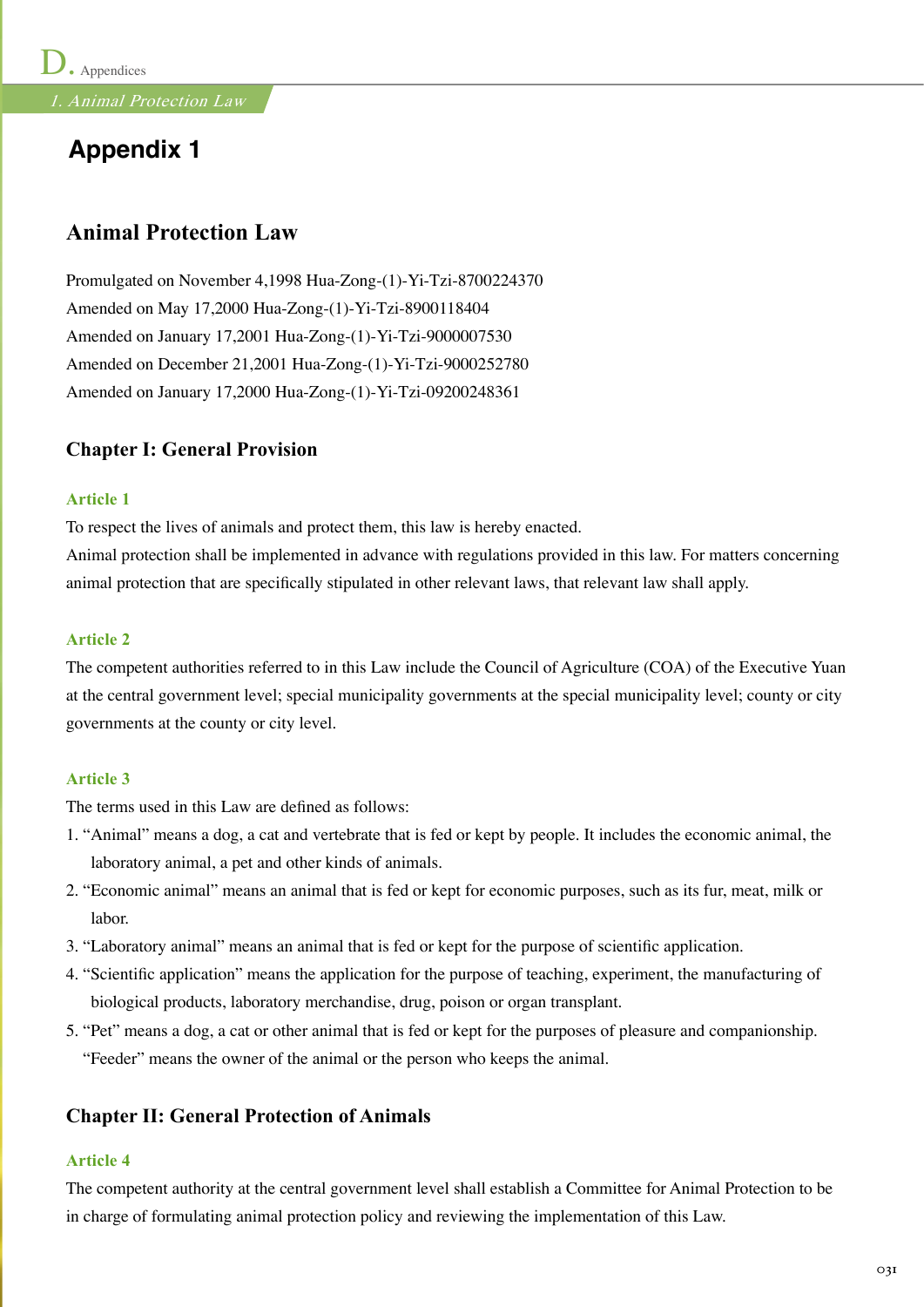The members of the Committee will not be put on a pay roll. The regulations concerning the establishment of the Commission shall be formulated by the competent authorities at the central government. The number of experts, scholars, and civic animal protection organizations, who do not have the capacity of government representatives, shall not be less than two thirds of the total number.

### **Article 5**

The feeder of an animal shall be over the age of 15. The statutory agent or statutory guardian shall be considered as the feeder for one who raises an animal under the age of 15.

The feeder shall provide adequate food and water and sufficient space of activities for the animal. He shall also pay attention to the safe living environment, shelter, ventilation, lighting, temperature, cleaning and other appropriate care to prevent the animal from unnecessary harassment, maltreatment or hurt.

An animal shall not be allowed to be abandoned unless it is sent to animal shelters or the places designated by the competent authorities of the special municipality or county and city level.

### **Article 6**

No one shall be allowed to harass, maltreat or hurt an animal.

### **Article 7**

A feeder shall prevent his animal from infringement of the life, body, freedom, property and tranquility of others.

### **Article 8**

The competent authority at the central government level shall post a public notice about the animals that are prohibited to be raised, exported or imported.

### **Article 9**

While carrying an animal, the guardian shall take good care of its food, water, excrement, environment, and safety. Furthermore, it shall be prevented from being frightened or hurt. The carrying vehicles, the carrying ways and the other carrying measures to be complied with shall be determined by the competent authorities at the central government level.

### **Article 10**

The following behaviors shall be prohibited:

- 1. Any fights between animals or between animals and people through direct or indirect gambling, entertainment, operation, advertisement or other illegitimate purposes.
- 2. Any animal race or contest for the purpose of gambling directly or indirectly.
- 3. Any act that violates good social custom.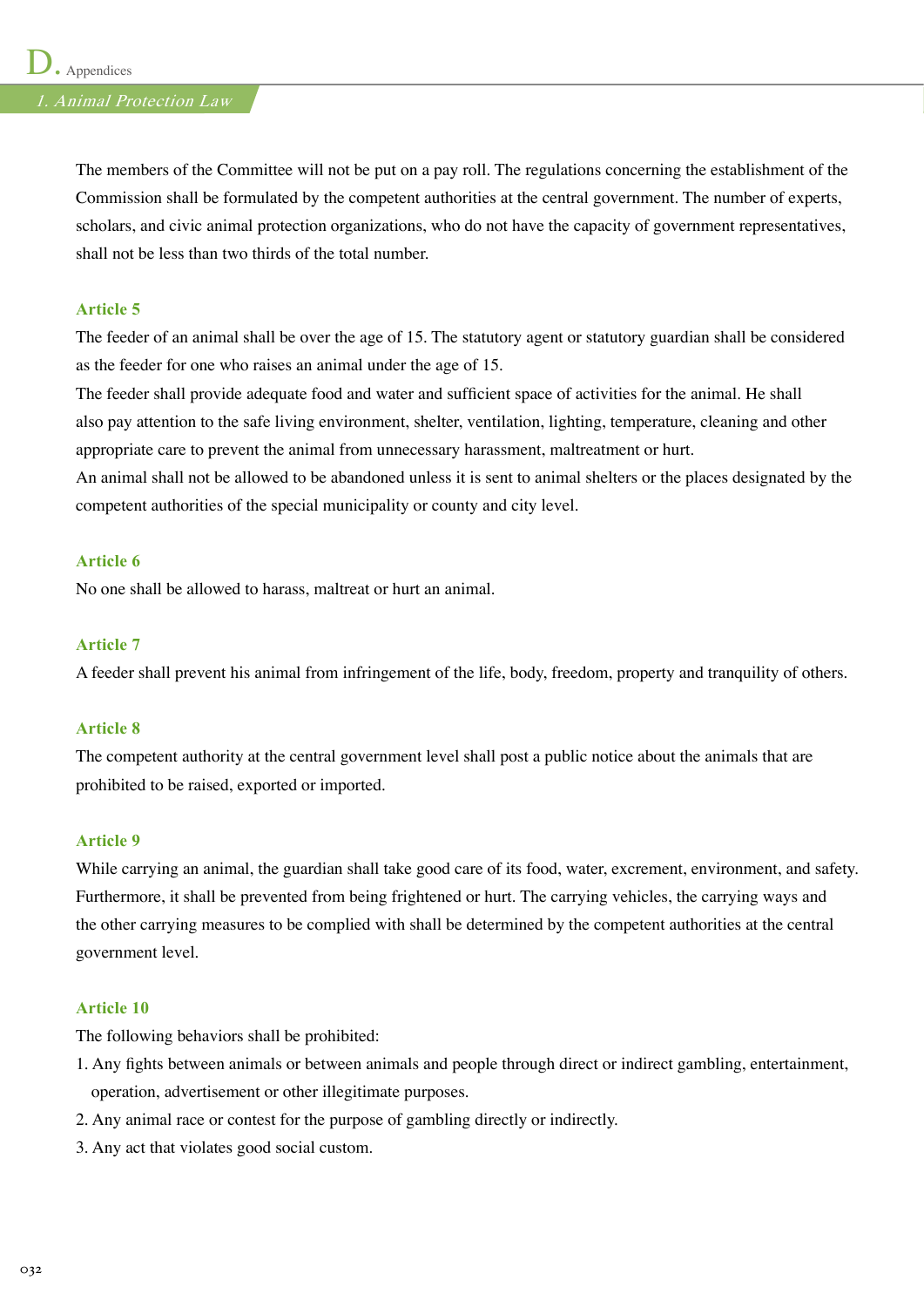### **Article 11**

Feeders must provide necessary medical treatment to the animals that are injured or sick.

The medical treatment or surgery of animals, based on the need for the health or management of the animal, shall be operated by veterinarians. This provision, however, does not apply to an emergency case, a case for the purpose of scientific application or an instance publicly announced by the competent authority at the central level.

### **Article 12**

No one shall be allowed to kill an animal at will. This provision, however, does not apply to any of the following instances:

- 1. For economic purposes, such as for meat, fur or food for other animals.
- 2. For the purpose of scientific application.
- 3. For the purpose of controlling the disease of a herd of animals or culling in a breading program.
- 4. For the purpose of controlling excessive number of economic animals as approved by competent authorities.
- 5. For alleviating the pain of the animal.
- 6. Prevention from infringement of human lives, body, health, freedom, property, or public safety.
- 7. Animals kept in animal shelters or in the places designated by the competent authorities of the special municipalities, counties or cities that are not claimed, adopted or well taken care of by anyone after a notice or a public announcement is made after more than 7 days.
- 8. Any other reasons as stipulated in the regulations of this Law or announced by the competent authorities at the central government level.

The pets should not be slaughtered or sold due to Paragraph 1 of the preceding Article. No one shall be allowed to kill a pet as referred to in Item 1 of the preceding Paragraph. The competent authorities at the central government level may announce a ban on the slaughtering of animal as referred to in Item 1 of the preceding Paragraph. The animals that are allowed to be claimed and adopted in accordance with Item 7 of Paragraph 1 do not include the animals that are prohibited from being raised or exported as referred to in Article 8. Animals raised or adopted before the date of promulgation and registered according to Paragraph 1 of Article 36 are allowed to be adopted by the original feeder.

### **Article 13**

Animals that are put to death according to the Paragraph 1 of the preceding Article shall be done in a humane way and their pains be reduced to a minimum.

The following regulations shall be observed:

- 1. Unless publicly announced by the competent authorities, animals are not allowed to be slaughtered at public sites or in places that the public may freely enter or exit.
- 2. Excepting a case of emergency, only a veterinarian can put a pet to death for alleviating the pain of the injured or sick animal.
- 3. Euthanasia of the animals that are kept in animal shelters or the places designated by the competent authorities for municipalities, counties or cities shall be performed by or under the supervision of veterinarian.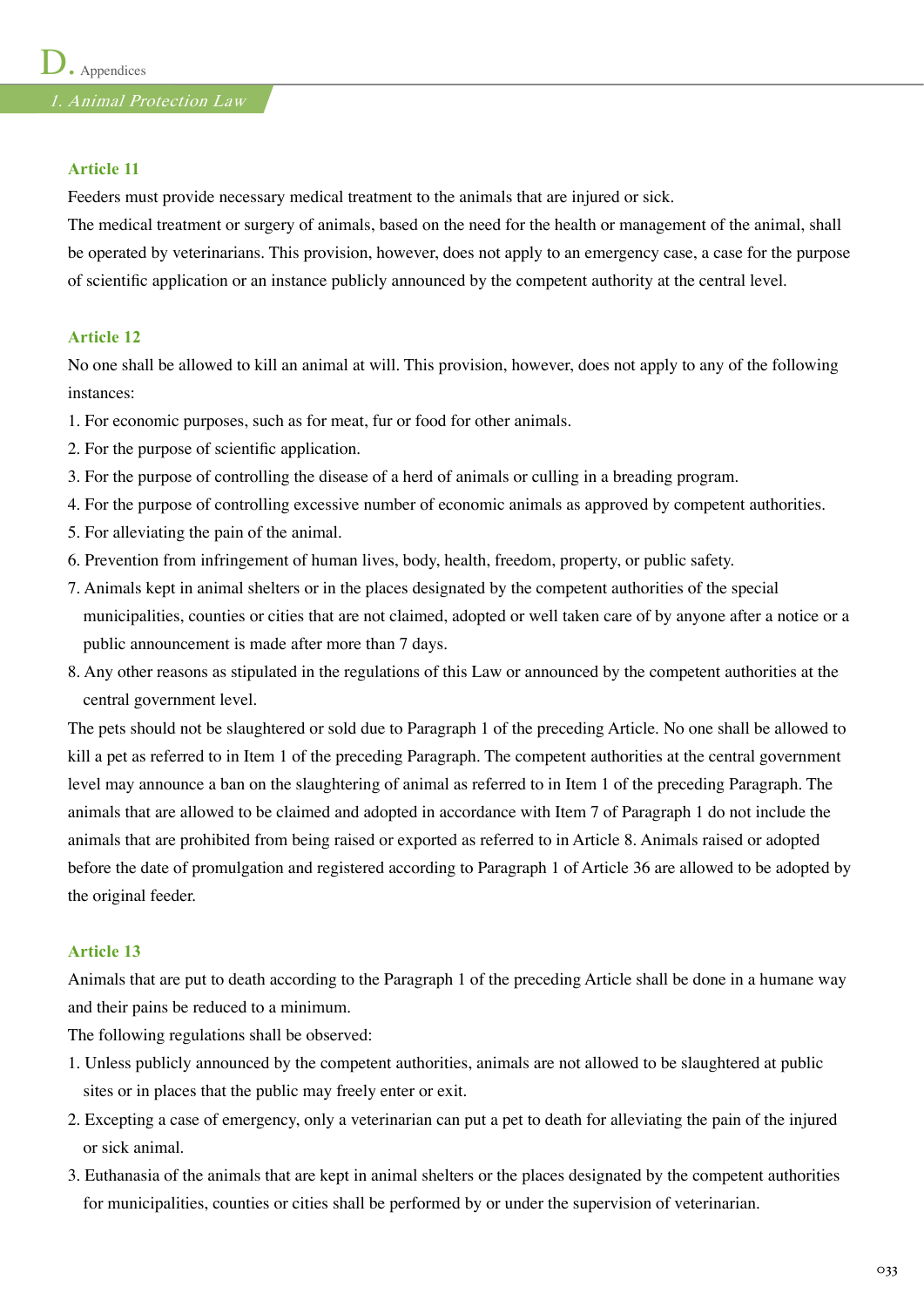4. Slaughtering excessive number of animals shall be performed in the ways approved by the competent authorities.

The competent authorities at the central government level shall formulate humane ways of putting animals to death based on necessities.

### **Article 14**

The competent authorities of the municipalities, countries or cities shall set up or designate animal shelters, in accord with their population, stray dogs and cats. And they shall entrust private institutions or organizations to set up animal shelters or designate a certain place for keeping and taking care of the following animals.

- 1. Straying animals caught by the governments of municipalities, counties, cities, other institutions or people.
- 2. Animals that are no longer wanted by the feeders.
- 3. Animals that are kept and confiscated by the competent authorities according to this Law.
- 4. Animals that are in jeopardy.

The competent authorities at the central government level should list the expenses of the budget to assist municipalities, counties and cities to establish animal shelters. The regulations regarding the organization of the shelters should be prescribed by the central government.

The competent authorities of municipalities, counties, or cities shall formulate incentive measures to counsel and assist the private institutions and organizations to establish animal shelters.

Fees may be charged when the animal shelters or the places designated by the competent authorities of special municipalities, counties or cities to provide services. The fee rates shall be determined by the competent authorities of municipalities, counties or cities.

### **Chapter III: Scientific Application of Animals**

### **Article 15**

The number of animals used in scientific application shall be reduced to a possible minimum. The application shall be done in a way that afflicts the least pain or hurt on the animals.

The competent authorities at the central government level shall regulate the source, application scope and management of laboratory animals according to the species.

### **Article 16**

The institution that performs the scientific application of animals shall organize a management panel for animal experiments to supervise the scientific application of animal experiments.

The competent authorities at the central government level shall set up an ethic committee for laboratory animals to supervise and manage the scientific application of animals.

The committee as referred to in the preceding Paragraph shall comprise at least a veterinarian and a representative of the animal protection panel from the private sector.

The measures of formation, duty and management of the management panel for laboratory experiments and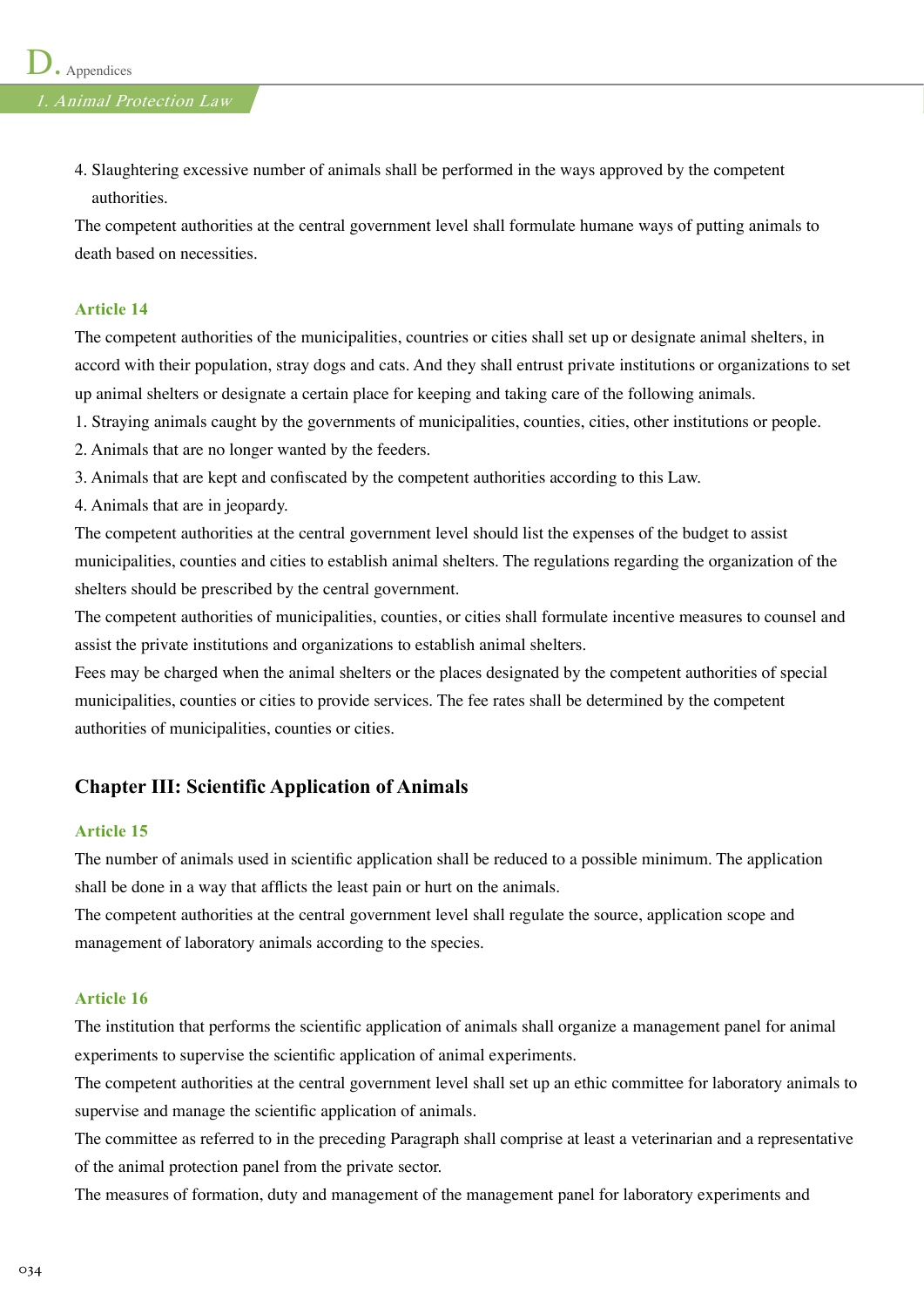those of the ethic committee for laboratory animals shall be regulated by the competent authorities at the central government level.

### **Article 17**

After scientific application, the conditions of the laboratory animals shall be examined immediately. If parts of their limbs or organs have been lost, or they continue to suffer the pain that affect their living quality, they shall be put to death in a least painful way.

After the scientific application, unless there is a further need, no such application of the laboratory animals shall be performed again before their physiological functions are fully recovered.

### **Article 18**

Schools below the level of junior high school shall not teach any lesson that may cause the injury or death of animal which is not approved by the competent authority in charge of educational administraton. Chapter IV: The Management of Pets

### **Article 19**

The competent authorities at the central government level shall announce the pets that need to be registered. The feeder shall register the birth, acquirement, transfer, loss and death of the pets as referred to in the preceding Paragraph or designate private institution or groups to register for them at the competent authorities of special municipalities, counties or cities. The competent authorities of special municipalities, counties or cities shall issue identification tags to the registered pets or transplant micro chips to their bodies.

The registration procedures, duration, incentives of sterilization, related regulations and identification management measures shall be decided upon by the competent authorities at the central government level.

### **Article 20**

While entering or leaving public sites or places where the public may enter or exit, a pet shall be accompanied by a person over 7 years old and adequate protection measures for them must be arranged.

Pets with potential of assault while entering or leaving public sites or places where the public may enter or exit shall be accompanied by an adult and adequate protection measures must be arranged.

The categories of the pets with potential of assault referred to in the proceeding Paragraph and the related adequate protection measures shall be determined and promulgated by the competent authorities at the central government level.

### **Article 21**

When a pet that should be registered enters or exits public sites or the places, where the public may enter or exit, is unaccompanied by a person, any person may catch it and send it to animal shelters or the places designated by the competent authorities of the municipalities, counties or cities.

Feeders shall be notified of pets with identification as referred to in the preceding Paragraph as soon as possible.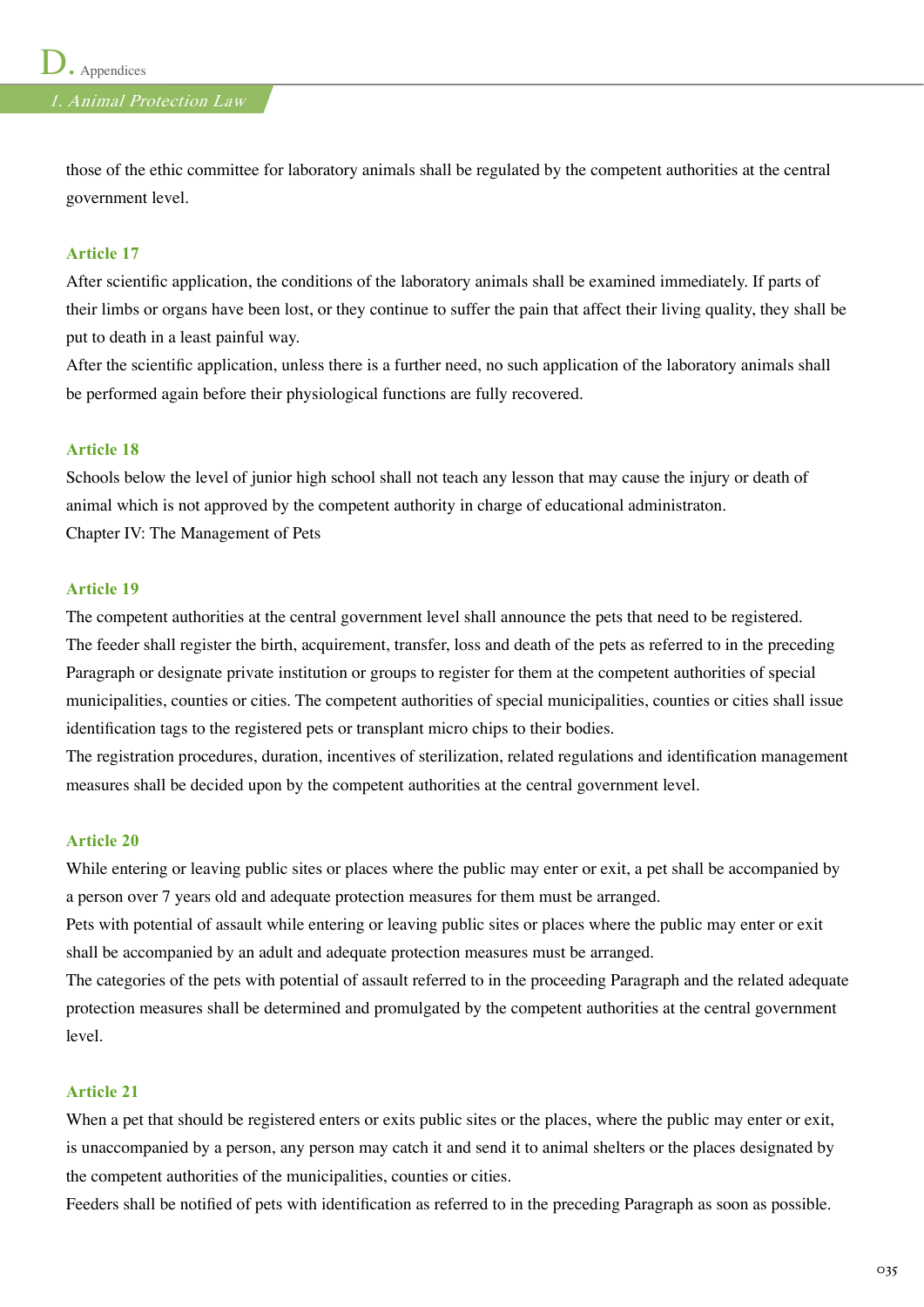After 7 days of notification, the unclaimed pets or pets without adoption shall be disposed of according to the regulations of Article 12 and Article 13.

If the pets as referred to in Paragraph 1 have contagious diseases or confront with other emergencies, they shall be put to death in a humane way.

Regulations in the two preceding Paragraphs shall apply mutatis mutandis to the pets sent by the feeders to the animal shelters or the places designated by the competent authorities of municipalities, counties or cities.

### **Article 22**

One who operates, for commercial profit, pet breeding, trading or keeping that requires registration shall apply for permits from the competent authorities for special municipalities, counties or cities and obtain his business permits in accordance with relevant regulations before he begins operation.

The qualifications and facilities for one who breeds, trades or keeps pets referred to in the preceding Paragraph and the procedure, revocation or cancellation of permits, and other Management Rules shall be made by the competent authorities at the central government level.

### **Chapter V: Administrative Supervision**

### **Article 23**

The competent authorities of special municipalities, counties or cities shall have animal protection inspectors. They may also select volunteer inspectors to assist in animal protection inspection.

Animal protection inspectors may enter or exit animal contest grounds, and places for slaughtering, breeding, trading, keeping, training and animal scientific application to investigate into, and ban, the activities in violation of the Articles in this Law.

The investigation and ban referred to in the preceding Paragraph may not be evaded, refused or obstructed. Animal protection inspectors should show their identifications when performing their duties. They may ask for the police's assistance if necessary.

### **Article 24**

The competent authorities of special municipalities, counties or cities should first notify the institutions or schools?violating Article 15, Paragraph 1 of Article 16, Articles 17 or 18 to make improvement within a time limit or taking necessary actions.

### **Chapter VI: Penalty**

### **Article 25**

If a person who operates pet breeding, trading or keeping businesses fails to obtain permits from the competent authorities of special municipalities, counties or cities in violation of Paragraph 1 of Article 22, he shall be fined NT\$50,000 to NT\$250,000 and ordered to make improvement within a time limit. One who fails to make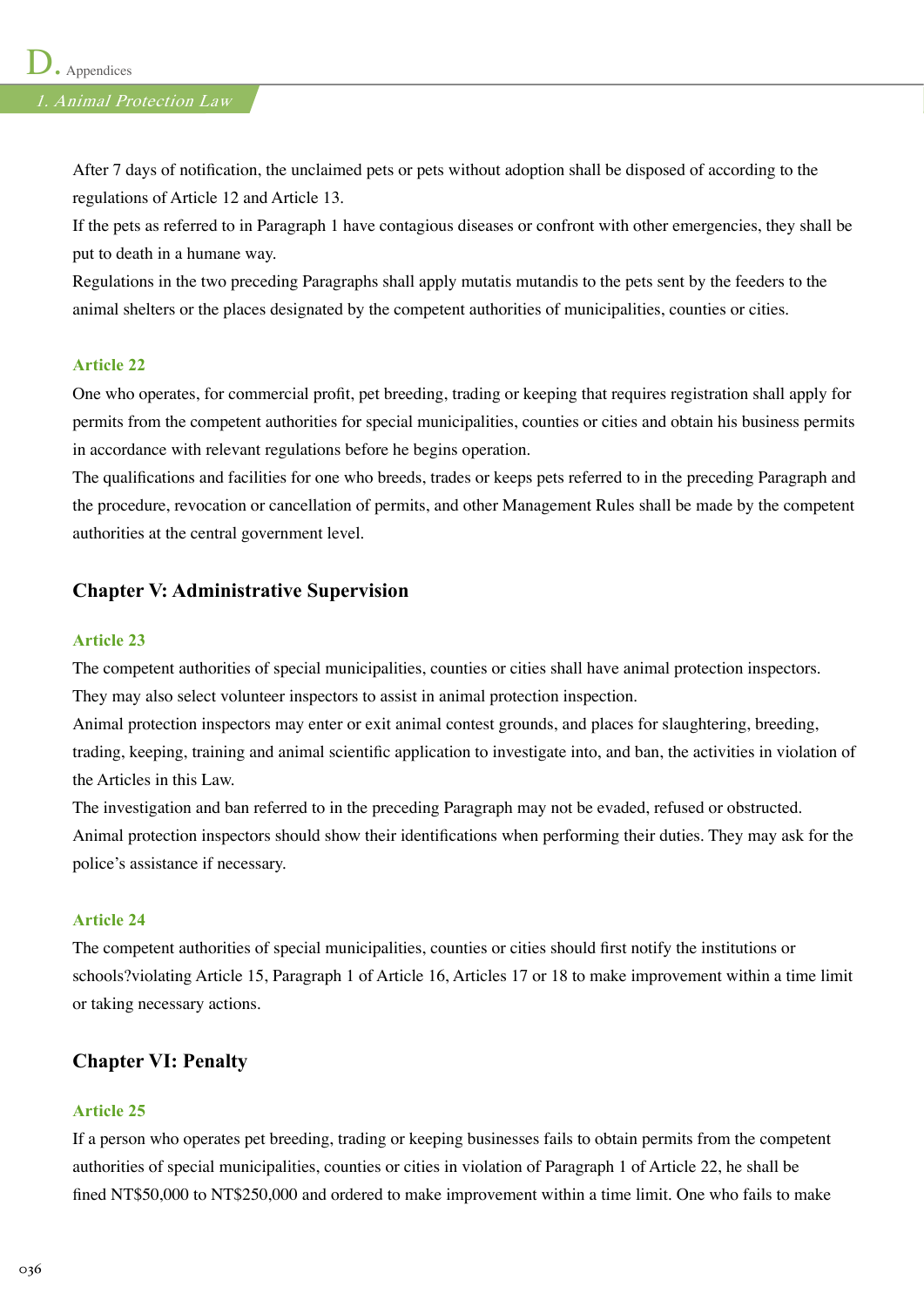improvement within the time limit shall be ordered to suspend his business. One who refuses to suspend his business shall be fined according to the frequency of his violation.

### **Article 26**

One who violates Article 8 by breeding, importing or exporting the animals that the competent authorities at the central government level has publicly prohibited shall be fined NT\$50,000 to NT\$250,000.

### **Article 27**

A fine NT\$50,000 to NT\$250,000 shall be imposed on one who:

- 1. Makes animals to fight or people in violation of Article 10.
- 2. Fights animals as described in the preceding Paragraph.
- 3. Directly or indirectly uses animals to fight for gambling purpose.
- 4. Other ways of using animals against good social .

Such cases shall be transferred to judicial institutions for investigation if they involve criminal liabilities.

### **Article 28**

If a person who operates pet breeding, trading or keeping businesses violates the Management Rules for pet breeding, trading or keeping by failing to possess prerequisites or facilities required for operation as set forth by the competent authorities at the central government level in accordance with Paragraph 2 of Article 22, he shall be fined NT\$30,000 to NT\$150,000 and ordered to make improvement within a time limit. One who has not made improvement within a time limit shall be fined repeatedly and his permits shall be revoked if he is fined three times.

### **Article 29**

A fine NT\$20,000 to NT\$100,000 shall be imposed on one who:

- 1. Abandons the animals he keeps and causes ecological damage in violation of Paragraph 3 of Article 5.
- 2. Violates Article 15, Paragraph 1 of Article 16, Article 17 or Article 18 and has not made improvement within the time limit or take necessary actions in accordance with Article 24.
- 3. Allow aggressive pets to enter or exit public sites or places that the public may enter or exit, without the company of an adult or take no appropriate protection measures in violation of Paragraph 2 of Article 20.
- 4. Evades, refuses or obstructs animal protection inspectors to perform his duties in accordance with relevant regulations in violation of Paragraph 3 of Article 23.

### **Article 30**

A fine NT\$10,000 to NT\$50,000 shall be imposed on one who:

- 1. Makes the animals he keeps suffer from unnecessary harassment, maltreatment or hurt in violation of Paragraph 2 of Article 5.
- 2. Abandons the animals he keeps in violation of Paragraph 3 of Article 5.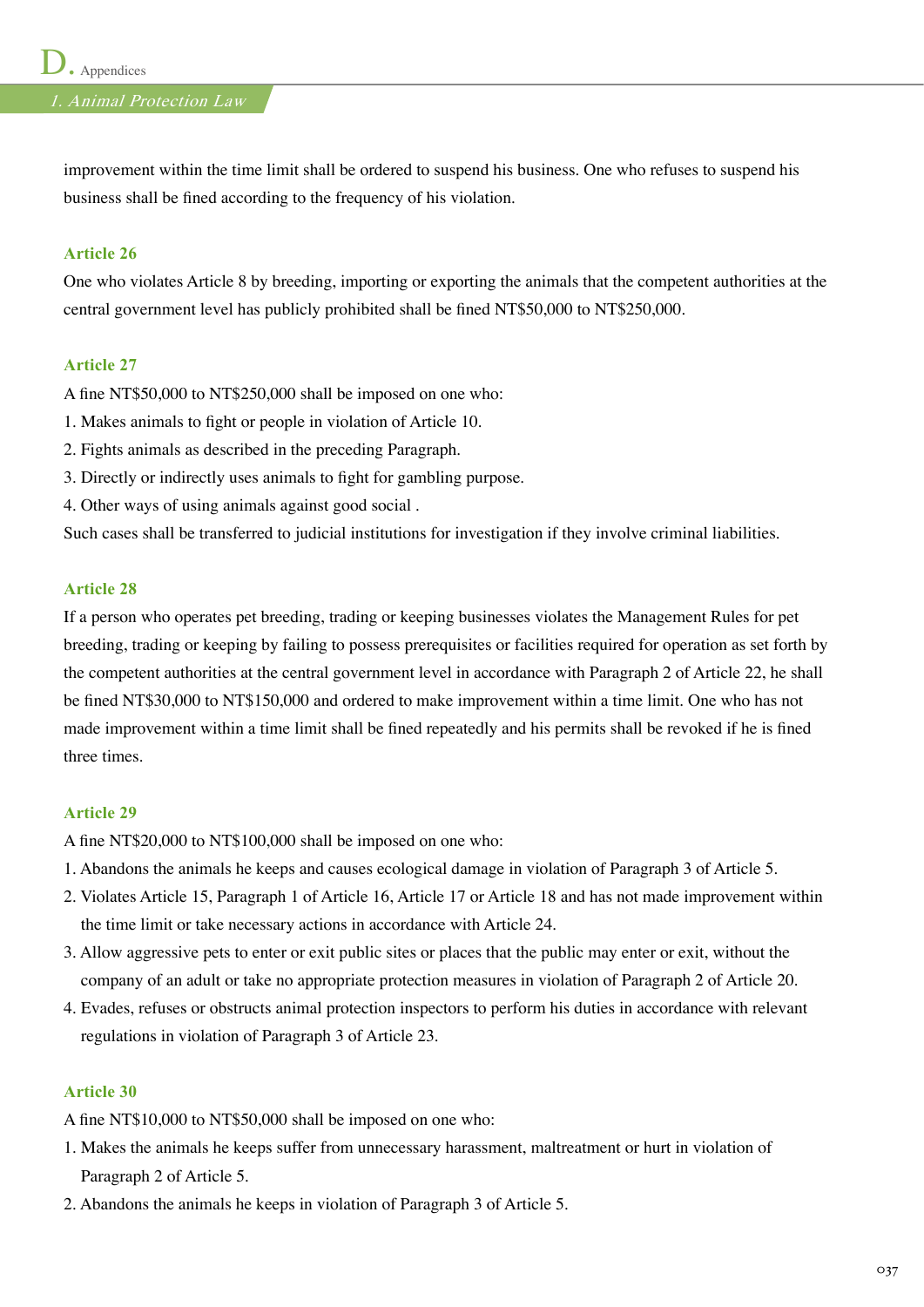- 1. Animal Protection Law
	- 3. Harasses, maltreats or hurts animals in violation of Article 6.
	- 4. Does not give injured or sick animals necessary medical treatment or has not made improvement within the time limit as notified by the competent authorities of special municipalities, counties or cities in violation of Paragraph 1 or Article 11.
	- 5. Slaughters animals in public sites or places that the public may enter or exit in violation of Item 4 of Paragraph 1 of Article 13.
	- 6. Kills animals not in the ways specified by the competent authorities at the central government level in violation of Paragraph 2 of Article 13.

### **Article 31**

A fine NT\$2,000 to NT\$10,000 shall be imposed on the following people. If they refuse to make improvement, penalties shall be imposed according to the frequency of violation.

- 1. One who carries animals violates the animal carrying rules by failing to use carrying vehicles and carrying means as specified in the Animal Carrying Rules enacted by the competent authorities at the central government level in accordance with Article 9 of this Law.
- 2. One who gives medical treatment or surgery to an animal that is not based on the needs of animal health or management in violation of Paragraph 2 of Article 11.
- 3. One who does not have veterinarian qualifications kills pets under non-emergency conditions in violation of Item 2 of Paragraph 1 of Article 13.
- 4. One who kills animal is not a veterinarian himself or not under the supervision of a veterinarian in violation of Item 3 of Paragraph 1 of Article 13.
- 5. One who does not register the births, acquisition, transfer, loss or death of his pets within the time limit as specified in the Pet Registration Management Rules enacted by the competent authorities at the central government level in accordance with Paragraph 3 of Article 19.
- 6. One who allows his pets to enter or exit public sites or places where the public may enter or exit without the company of a person over seven years of age or without appropriate protection measures in accordance with Paragraph 1 of Article 20.

A fine of more than NT50,000 but no more than NT 250,000 would be imposed on those who put animals to death in violation of Paragraphs 1 and 2 of Article12. If the offenders fail to make amends, penalties can be imposed consecutively according to the frequency of violations.

### **Article 32**

The competent authorities of special municipalities, counties or cities may confiscate the feeder's animal under one of the following instances:

- 1. Animals abandoned in violation of Paragraph 3 of Article 5.
- 2. Animals who hurt other people's life, body, freedom, property or tranquility in violation of Article 7.
- 3. Those who keep, import or export animals that are prohibited to be kept imported or exported in public announcement in violation of Article 8.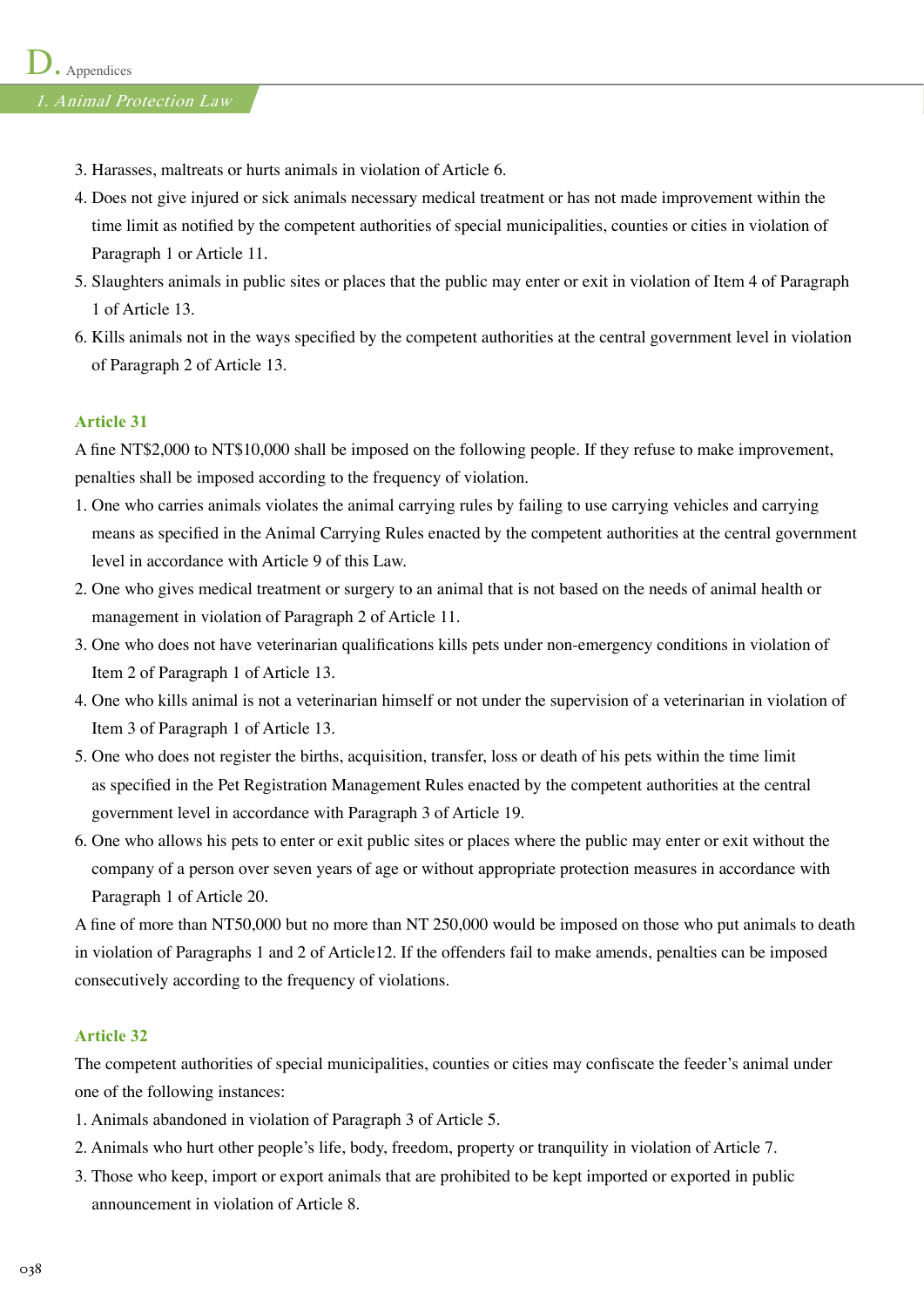### **Article 33**

The competent authorities of special municipalities, counties or cities, aside from imposing penalties on the feeder, shall order the feeder to make improvement within a time limit if one of the following instances occurs. The authorities may confiscate the animals if the feeder has not made improvement within the time.

- 1. One who makes the animals suffer from unnecessary maltreatment, harassment or hurt in violation of Paragraph 2 of Article 5.
- 2. One who makes use of animals in violation of Article 10.
- 3. One who does not give animals necessary medical treatment in violation of Paragraph 1 of Article 11.
- 4. One who allows his aggressive pets to enter or exit public sites or places where the public may enter or exit without the company of people or without appropriate protection measures in accordance with of Paragraph 2 of Article 20.

### **Article 34**

The competent authorities of special municipalities, counties or cities shall mete out the fines stipulated in this Law.

### **Article 35**

The fines imposed in accordance with this Law shall be paid within a time limit. The case shall be transferred to the court for compulsory execution if the fines are overdue.s fined three times.

### **Chapter VII: Supplementary Provisions**

### **Article 36**

One who has already kept animals that are prohibited from being imported and kept before the ban is publicly announced by the competent authorities at the central government level in accordance with Article 8 shall register with the competent authorities of special municipalities, counties or cities with the time limit as specified by the central authority. The same rule applies to changes if any.

One who has registered in accordance with the preceding Paragraph may continue to keep their animals. He shall not breed animals that are not listed in the announcement made by the competent authorities at the central government level.

One who violates the preceding two Paragraphs shall be handled in accordance with Article 26 and Paragraph 3 of 32.

### **Article 37**

One who has operated pet breeding, trading or keeping businesses that require registration before the announcement is made in accordance with Article 8 shall register with the competent authorities of special municipalities, counties or cities within the time limit as specified by the central authority. The same rule applies to chances if any.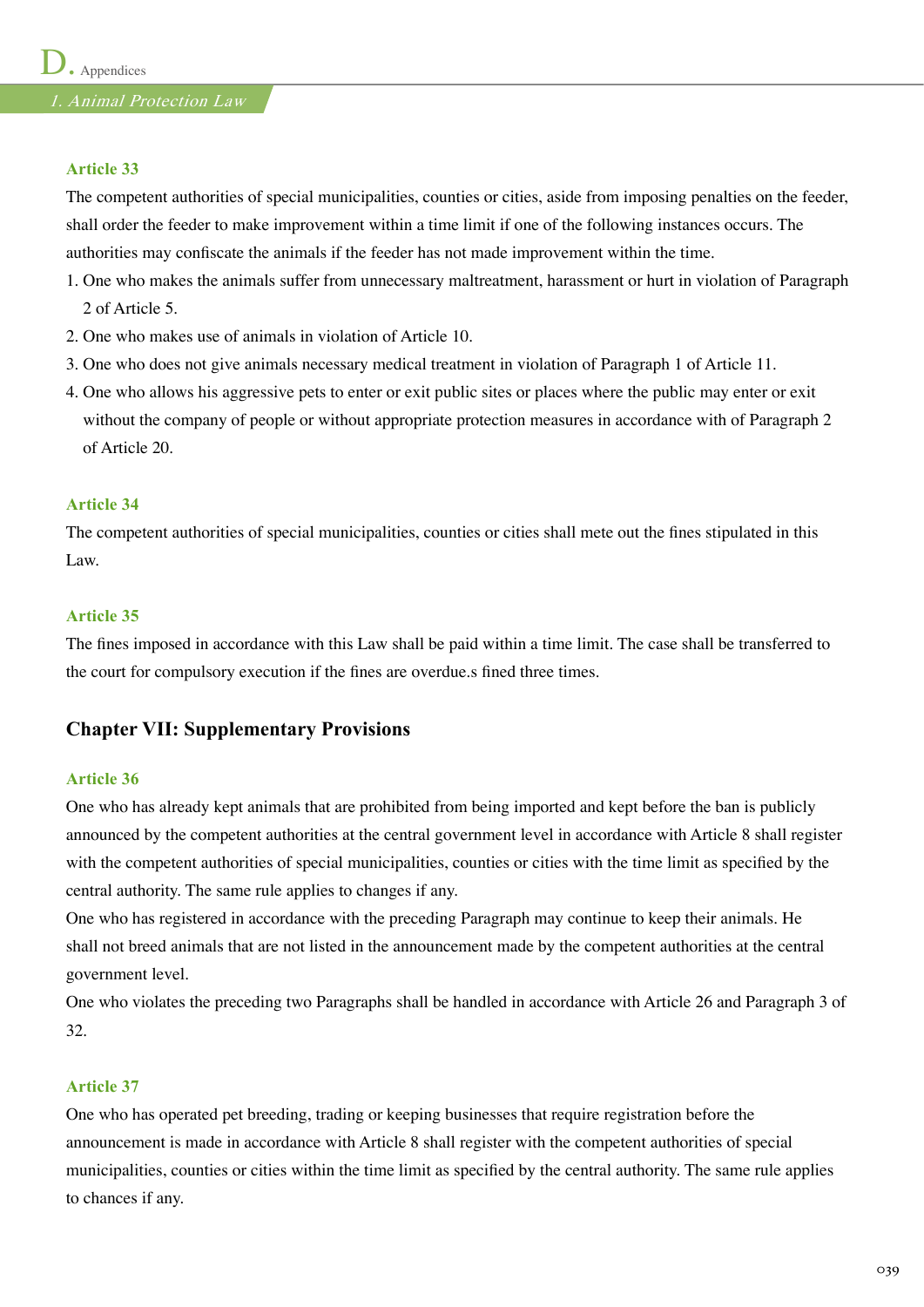One who has registered in accordance with the preceding Paragraph may continue to keep their animals. He shall not breed animals that are not listed in the announcement made by the competent authorities at the central government level.

One who violates the preceding two Paragraphs shall be handled in accordance with Article 26 and Paragraph 3 of 32.

One who has operated pet breeding, trading or keeping businesses that require registration before the announcement is made in accordance with Paragraph 1 of Article 19 shall apply for permission from the competent authorities of special municipalities, counties or cities within two years following the implementation of the Management Rules in accordance with Paragraph 2 of Article 22. He who fails to apply for permission within the time limit shall be handled in accordance with Article 25.

### **Article 38**

The competent authorities of special municipalities shall issue pet identification tags in accordance with Paragraph 2 of Article 19. They shall collect fees from the feeder for taking back lost pets and issuing permits in accordance with Paragraph 1 of Article 22. Fee rates to be collected shall be set by the competent authority at the central level.

### **Article 39**

The enforcement rules of this Law shall be formulated by the competent authorities at the central government level.

### **Article 40**

The Law shall come into force on the day it is promulgated.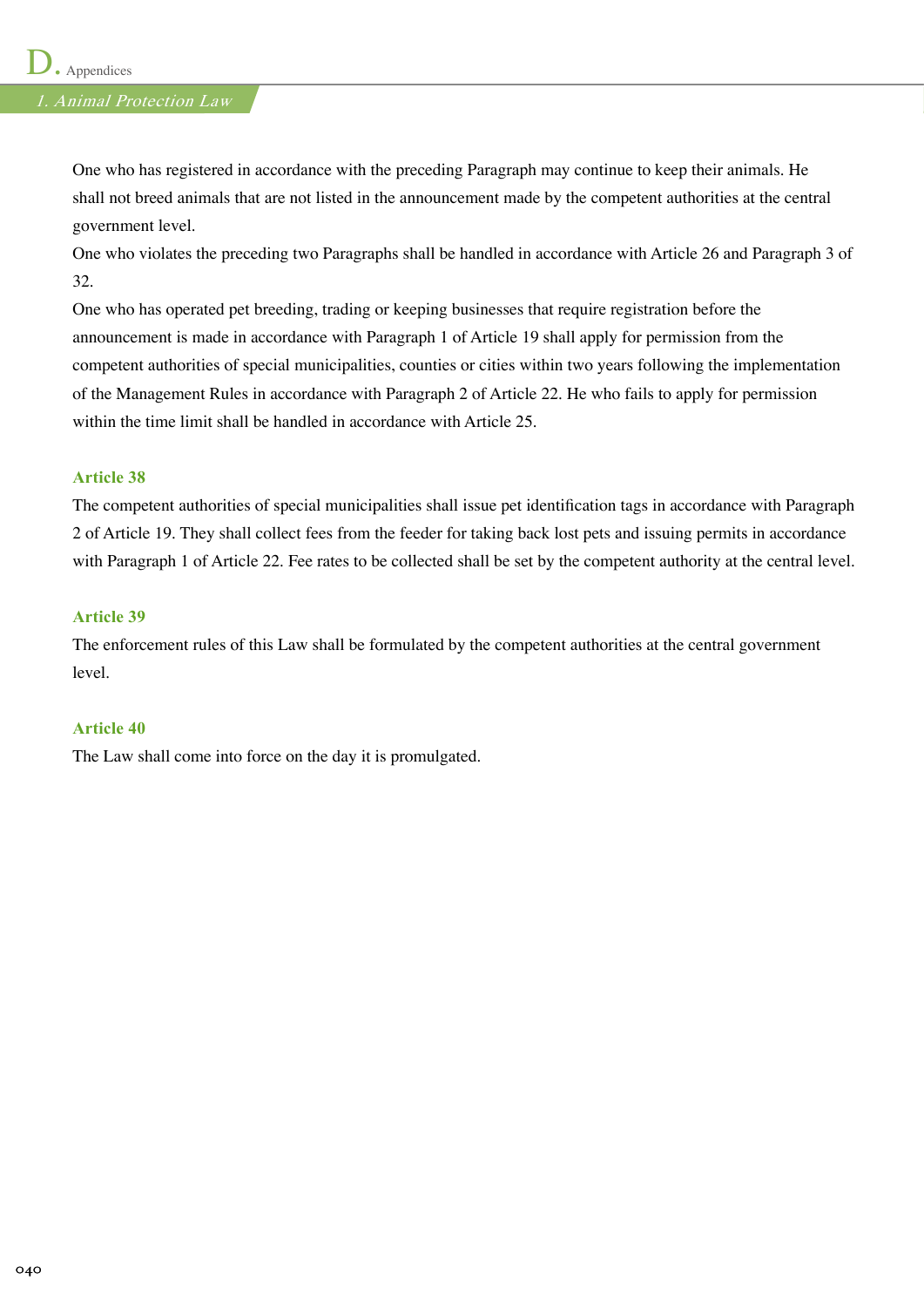# **Appendix 2**

### **Enforcement Rules of Animal Protection**

### **Article 1**

This Enforcement Rules of Animal Protection Act (hereinafter referred to as the Rules) is draw up pursuant to the provisions Act stipulated in Article 39 of the Animal Protection Act.

### **Article 2**

Applicant, who applies for slaughter animal pursuant to the Item 4 Paragraph 1 of Article 12 shall submit an application form to the competent authority with following documents.

- 1. Applicant name, address and personal identification document.
- 2. The reason of slaughter animal, amount and species.
- 3. The time for slaughter animal.
- 4. The place for slaughter animal.

### **Article 3**

The institution that performs the scientific application of animals referred to in the paragraph 1 of Article 16 of the Act, including as follow:

- 1. Schools above the level of college.
- 2. Animal drug manufactory.
- 3. Medicine manufactory.
- 4. Biological drug manufactory.
- 5. Hospital.
- 6. Research institution.
- 7. Other scientific application animal designated by the central competent authority.

### **Article 4**

The adequate protection measures depicted in the Paragraph 1 of Article 20, which means the person who accompanies the pet must use leash, cage or box to carry the pet.

### **Article 5**

The animal protection inspector depicted in the Paragraph 1 of Article 23, who shall pass the specific training and a proof document.

Volunteer inspector shall pass the specific training and receive a proof document by the competent authority of the municipal/ county/ city.

The competent authority the municipal / county / city shall provide the identification document for animal protection inspector and volunteer inspector.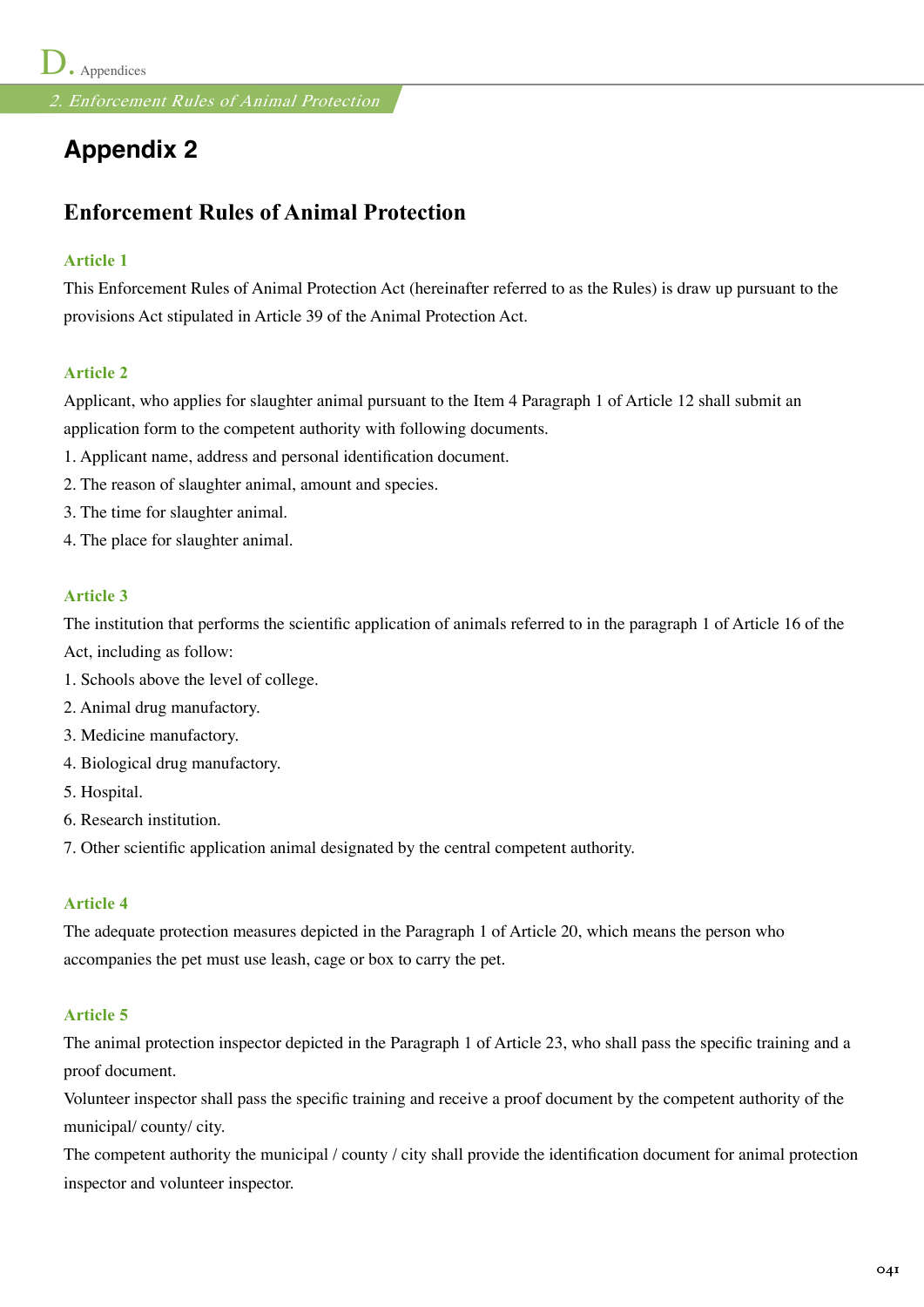### 2. Enforcement Rules of Animal Protection

### **Article 6**

While volunteer inspector assist in animal protection inspection work, they need under the supervision of animal protection inspector.

#### **Article 7**

The owner who raises these animals before the central competent authority pursuant to Article 8 of the Act post a public notice about the animals that are prohibited to be raised, exported or imported need registration to the competent authority of municipal / county / city within six months.

#### **Article 8**

The central competent depicted in the Paragraph 2 of Article 36 to announce the animal need registration. The owner want to propagates these animals need making registration to the competent authority of the municipal/ county/ city within the animal has been delivered three months.

#### **Article 9**

According to the former two Articles make registration, if the owner changed his place or address, or the feeding animal location has been change the registration at the original authority. It is the same as who received or had the registered animal.

#### **Article 10**

The registration of the death of the animal referred to in the Artcle7 and 8, the feeder shall register the death of the pet within one month at the original registry institution.

The loss of pet referred to in the Article 7 and 8, the feeder shall report to the registry institution the loss of the pet within one month after the pet is lost, by presenting the pet registry certificate. The lost pet as reported shall be regarded as dead provided it is not recovered within one year following the loss of it and its registry certificate shall be cancelled at the registry institution.

### **Article 11**

The format of certificate, permit and chart in the Rules herein shall be prescribed by the central competent authority.

#### **Article 12**

These Rules take effort on the day of promulgation.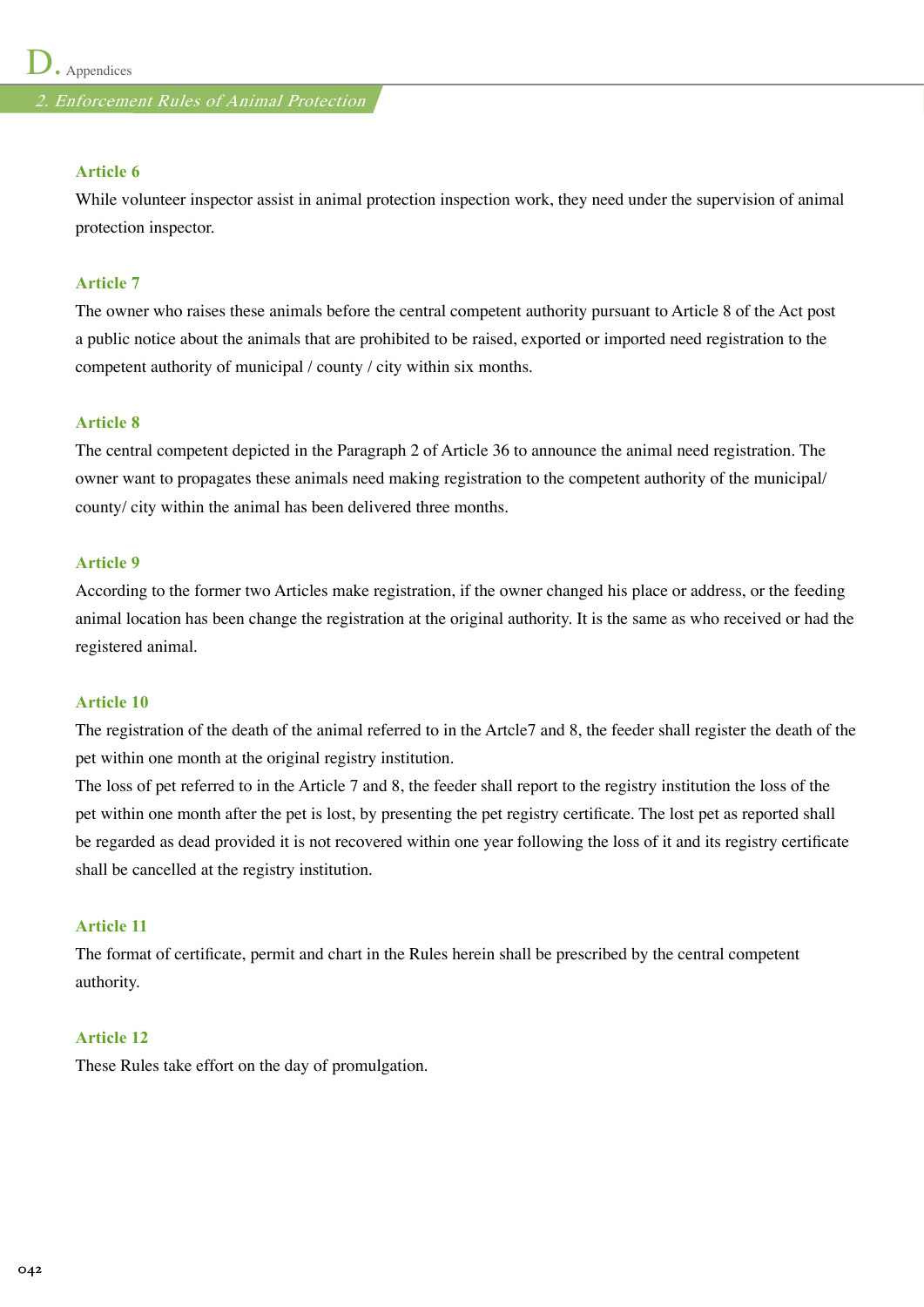3. Regulation for Establishing The Management Group of Animal Experiments

# **Appendix 3**

### **Regulation for Establishing The Management Group of Animal Experiments**

Promulgated on July 13,2001 Amended on January 30,2003

### **Article 1**

These regulations are enacted according to the provision in Paragraph 4 of 16 of the animal Protection Act (hereafter referred to as this Act/ APC).

### **Article 2**

The institution that performs the scientific application of animals shall organize a management group of animal experiment. The group is composed from three to fifteen members. The group should have a doctor of veterinary medicine or a person who has passed the training course of animal experiment by the central competent authority or the commissioned training institution.

The institution who performs the scientific application of animal shall submit the member name list of the management group to the central competent authority the same as the change of the member of the group.

### **Article 3**

The missions for the management group are as follow:

- 1. Examine the scientific application of animal experiment of the institution.
- 2. Provide the scientific application suggestion on the animal experiment design for institution.
- 3. Provide the suggestions of improving feeding facilities of laboratory animal for institution.
- 4. Supervise the institution to receive, feed, manage and apply the laboratory animal.
- 5. Provide the institution annual supervision report of the scientific application of animal experiment. Annual execution report shall submit to the central competent authority within three month after the end of the year.

### **Article 4**

The applicant for the scientific application of animal experiment requires applying to the management group of animal experiment. The experiment cannot be proceeded before the group has proved.

### **Article 5**

If the management group of scientific application of animal experiment finds out the researcher who violates this regulation, shall order the researcher to make improvement within a certain time. If exceed improvement certain time to make improvement, the group shall cease the animal experiment.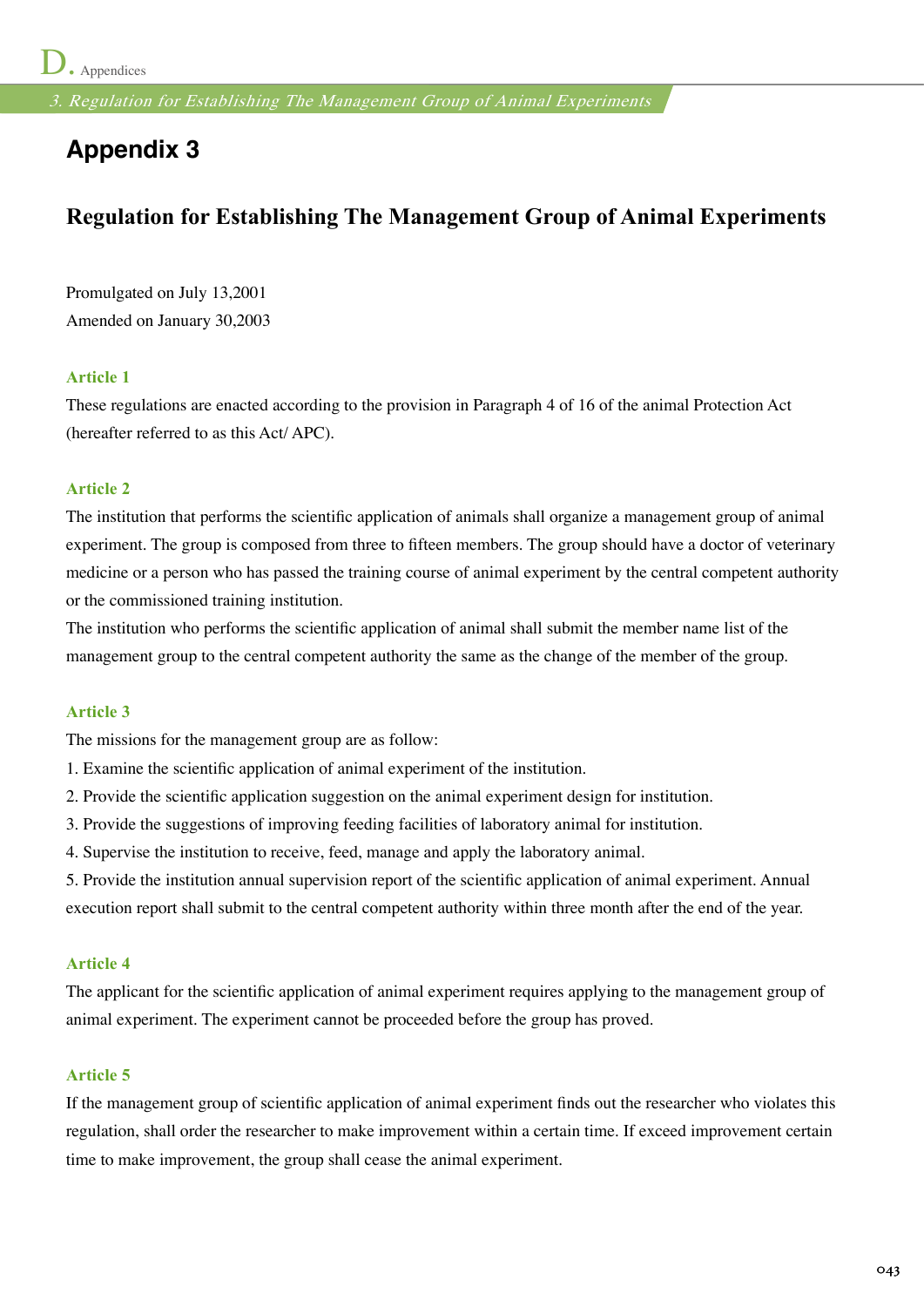3. Regulation for Establishing The Management Group of Animal Experiments

### **Article 6**

The format of the certificate, permit and chart in the Regulation herein shall be prescribed by the central competent authority.

### **Article 7**

The institution proceeds the scientific application of animal experiment after the announcement compose of the management group of animal experiment in accordance with these regulations within one year following the implementation of these regulations. Failing to apply for the compose of the management group of animal experiment within the time limit shall be penalized as stated in the preceding article.

### **Article 8**

These Regulations take effect on the day of promulgation.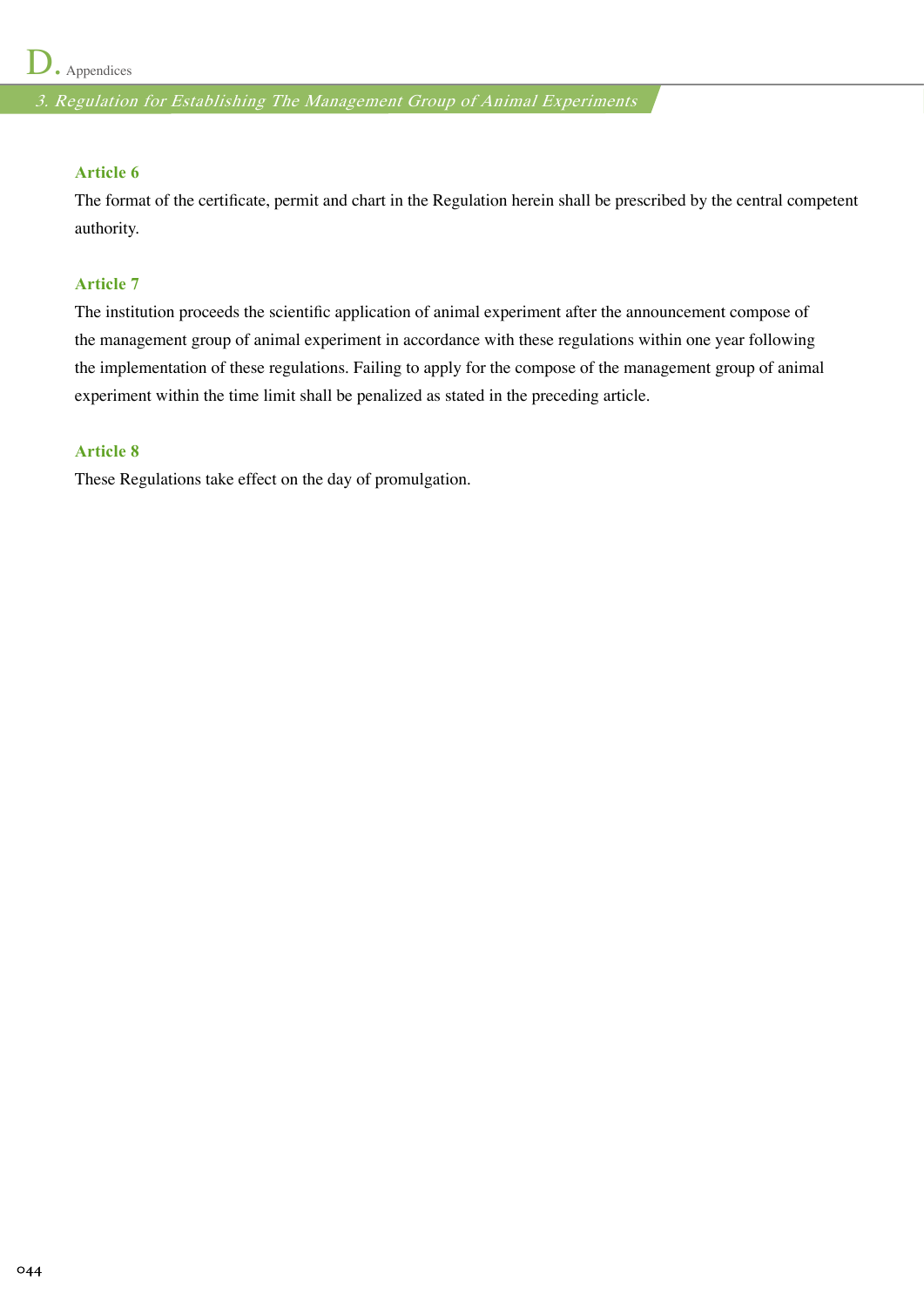4. Regulations for Establishing The Experimental Animal Ethic Committee of the Council of Agriculture, Executive Yuan

# **Appendix 4**

### **Regulations for Establishing The Experimental Animal Ethic Committee of the Council of Agriculture,Executive Yuan**

### **Article 1**

These regulations are formulated in accordance with the provisions of Paragraph (4) of Article 16 of the Animal Protection Law.

### **Article 2**

The functions of the Experimental Animal Ethic Committee of the Council of Agriculture of the Executive Yuan (hereafter referred to as this Committee) shall be the following:

- (1) To supervise and manage the scientific applications of animal experiment;
- (2) To formulate the rules, ways, and measures for animal protection
- (3) To organize a management team for scientific application of experimental animals, reviewing functions of the team, and evaluate its managerial effectiveness;
- (4) To evaluate and review on the scientific application of animals;
- (5) To provide other consultations related to the execution of experimental animals.

### **Article 3**

This committee is composed of 11 iV 15 representatives selected and appointed by the Council of Agriculture of the Executive Yuan (hereafter referred to as This Council or CoA) from among the representatives from related competent authority, experts and scholars and civic animal protection organizations or groups, where at lest one veterinarian and one civic animal protection activist must be included. The terms of office of a member shall be 2 years and may be subject to reappointment when his or her term is expired.

### **Article 4**

This Committee shall have one chairperson selected and appointed from among the committee members by the Chairman of this Council to preside over the committee; one executive secretary and 2 iV 5 staff members, seconded from the committee to assist the chairperson in handling daily business.

### **Article 5**

This Committee shall meet in principle once every three months; an ad hoc meeting may be held and may include invited experts and scholars from related competent authority, institutions and organizations to attend as observers. The chairperson shall chair this meeting; in case of the absence of the chairperson, a member appointed by the Council shall act for him or her. This decision shall be made with the vote of more than one second of the entire committee members attending having the consent of over one second attending members.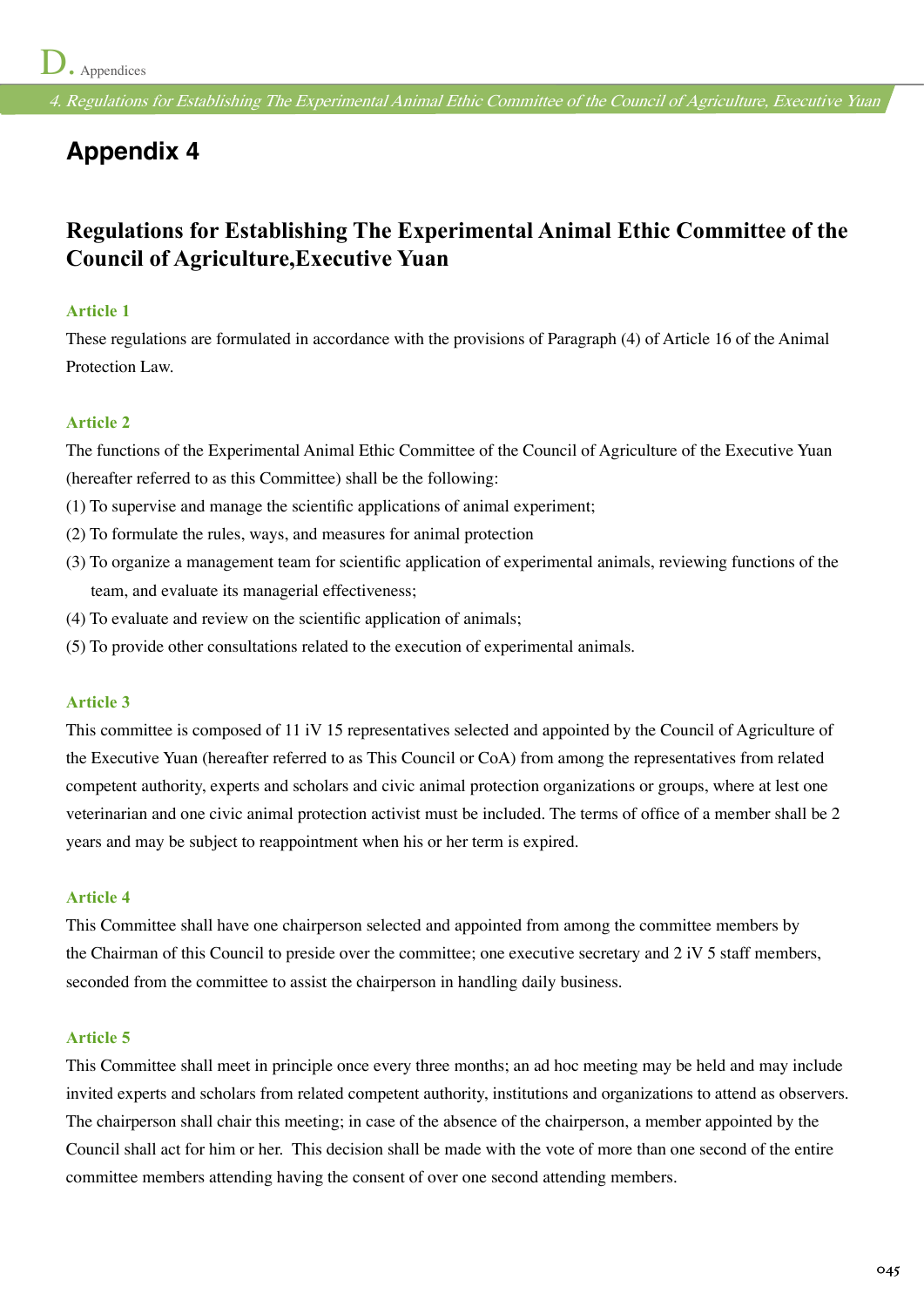4. Regulations for Establishing The Experimental Animal Ethic Committee of the Council of Agriculture, Executive Yuan

### **Article 6**

The members of the Committee shall not be put on a pay roll. For member worker or staffers outside of this Council, they may be paid a salary as appropriate.

### **Article 7**

The operation funds of this Committee shall be derived from a budge made or prepared by this Council.

### **Article 8**

This Committee shall not issue official memorandum and letters to outside parties on behalf of any competent authority.

### **Article 9**

These regulations take effect on the day of promulgation.